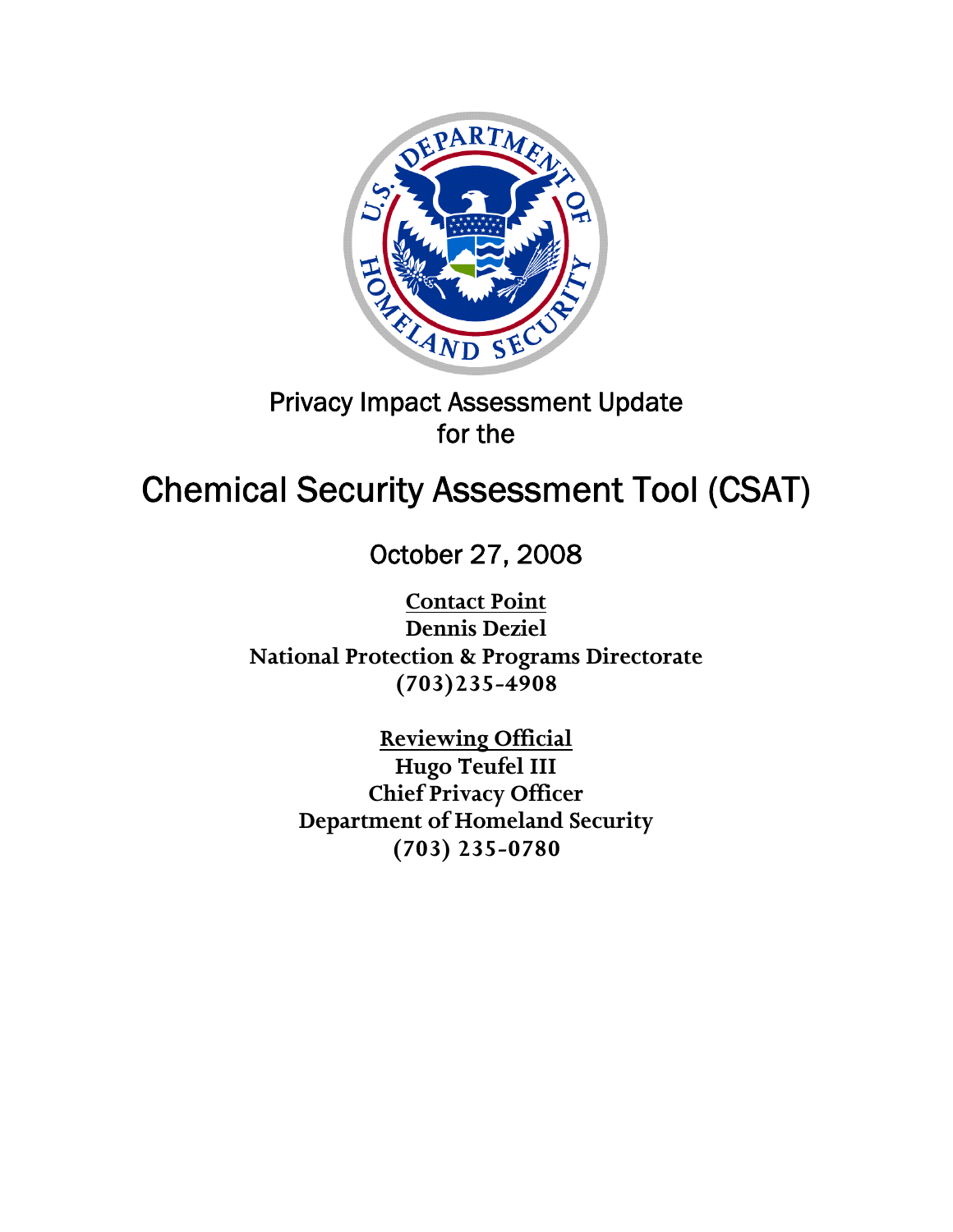

### **Abstract**

This is an update to the previous Chemical Security Assessment Tool (CSAT) Privacy Impact Assessment (PIA). CSAT collects personally identifiable information from CSAT users and CVI web site users. This update improves a CSAT user's ability to know who else in their company also has access to CSAT. Further, the CSAT Helpdesk collects contact information both from CSAT users requesting basic CSAT IT support and from the general public inquiring about the CSAT program. Provision of basic CSAT user information to the Helpdesk will allow quicker services and support.

### **Introduction**

The Department of Homeland Security/National Protection & Programs Directorate (NPPD)/Chemical Security Assessment Tool (CSAT) is a suite of applications for use by applicable chemical sector entities as described in Section 550 of Public Law 109-295, which provides DHS the responsibility and authority to regulate high risk chemical facilities. This is an update to the previous CSAT Privacy Impact Assessment (PIA) in order to describe updated CSAT user visibility, and new provision to the Helpdesk of basic CSAT user information.

### **Reason for the PIA Update**

This update addresses the addition to CSAT of user visibility of other user names and user roles within a company or entity. Also, this update documents how the CSAT Helpdesk receives user registration information to provide better customer service.

Previously, a CSAT user did not know who else in their company/entity had access to facility specific information within CSAT. This update to CSAT allows a CSAT user to see the names of other users from the same entity. This is a very minor change and is simply for the benefit of entities, allowing them to better manage their own CSAT users. Providing additional clarity about access and user roles will help ensure that entity user lists are accurate and up to date.

Previously the CSAT Helpdesk did not have the ability to verify when a caller was a CSAT user or was Chemical-Terrorism Vulnerability Information (CVI) authorized. CSAT will now provide the Helpdesk with basic user information. This will enable the Helpdesk to quickly recognize callers as CSAT users and verify when an individual caller is a CVI authorized user when a user. This will enable the Helpdesk to provide better customer service and do so in a more time-efficient manner.

## Privacy Impact Analysis

In each of the below sections consider how the system has changed and what impact it has on the below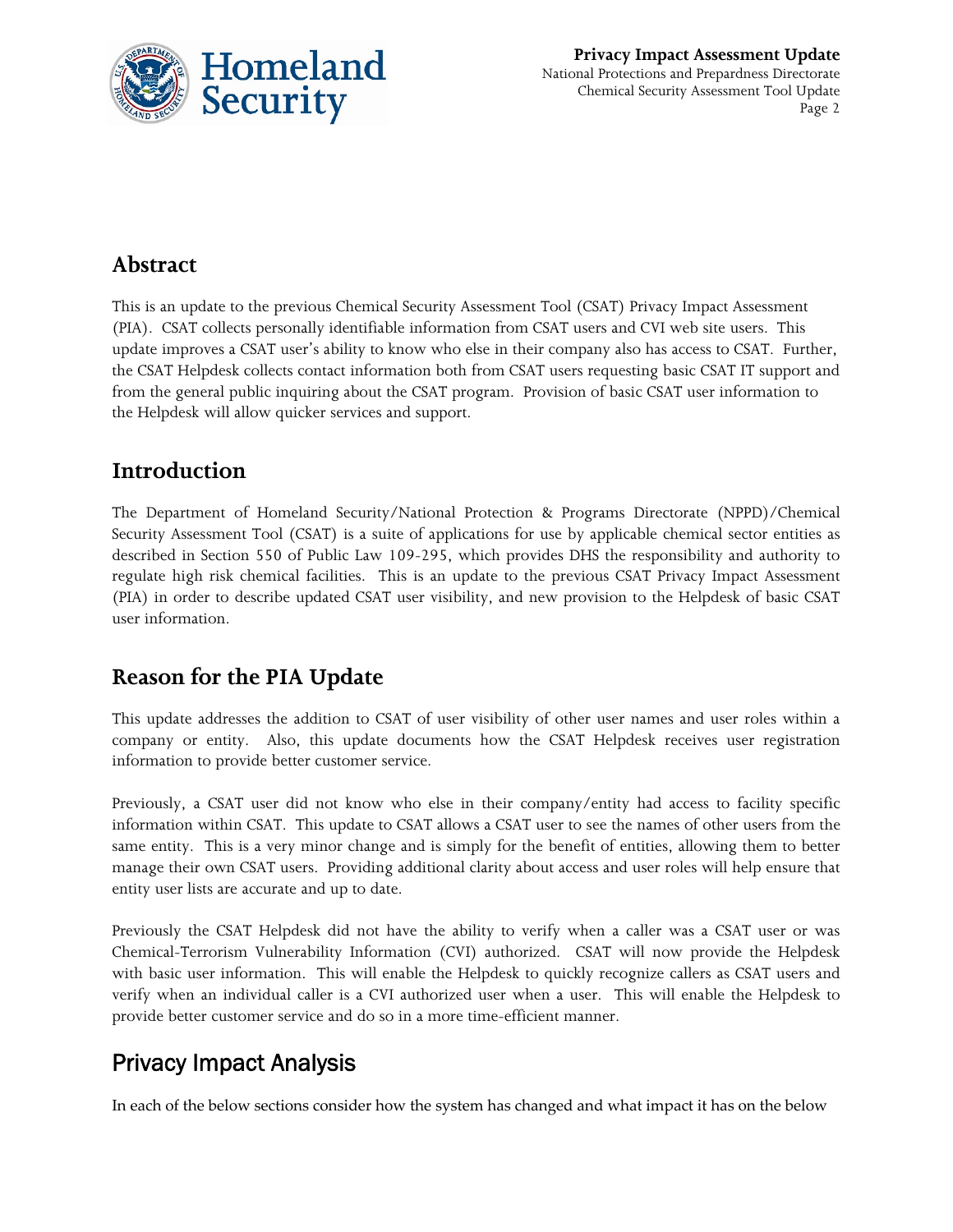

fair information principles. In some cases there may be no changes and indicate as such.

#### **The System and the Information Collected and Stored within the System**

*Describe how this update affects the amount and type of personally identifiable information collected by the program or system, and how the update compliments the previously articulated purpose of the program.* 

No new information is collected.

#### **Uses of the System and the Information**

*Describe how the uses of the personally identifiable information have changed with this update and whether any privacy risks exist as associated with such changes.*

User Visibility – Previously, CSAT participants (Preparers, Submitters, Authorizers, and Reviewers) could not see who the other approved users were for their own companies/entities. Now, users within a specific entity will be able to view the names of other participating users within their own entity via CSAT. This will help to ensure that lists of registered users are kept accurate and up to date. This does not impact an individual's privacy because all individuals participating in CSAT from any given entity must be previously identified within their own entity prior to becoming CSAT users. The only information visible to users within the same entity are the names of the other users from that entity, and the CSAT user roles of those other users.

Helpdesk Sharing – Previously, the CSAT Helpdesk relied on registered CSAT users to provide their own information to the Helpdesk staff during each and every Helpdesk call. Now, CSAT will provide basic user registration information to the CSAT Helpdesk. This access to information will increase the effectiveness of CSAT customer service to existing users by decreasing the time it takes for the Helpdesk staff to identify a caller and begin providing assistance to that caller. The registration information shared with the Helpdesk includes the user's unique registration id, name, email, address, and phone number; as well as their related facility information such as facility name and location. The security of the data on the Helpdesk server is consistent with regular CSAT data security policies and practices and should not cause any increase in privacy risk.

#### **Retention**

*Describe whether retention schedules have changed or if the system now has an approved NARA schedule.* 

There is no change to the retention schedule.

#### **Internal Sharing and Disclosure**

*Describe how the internal sharing and disclosure have changed with this update and whether any privacy risks have been identified and if they have, mitigation for such risks.* 

All internal sharing and disclosure of PII is still within DHS/NPPD/IP.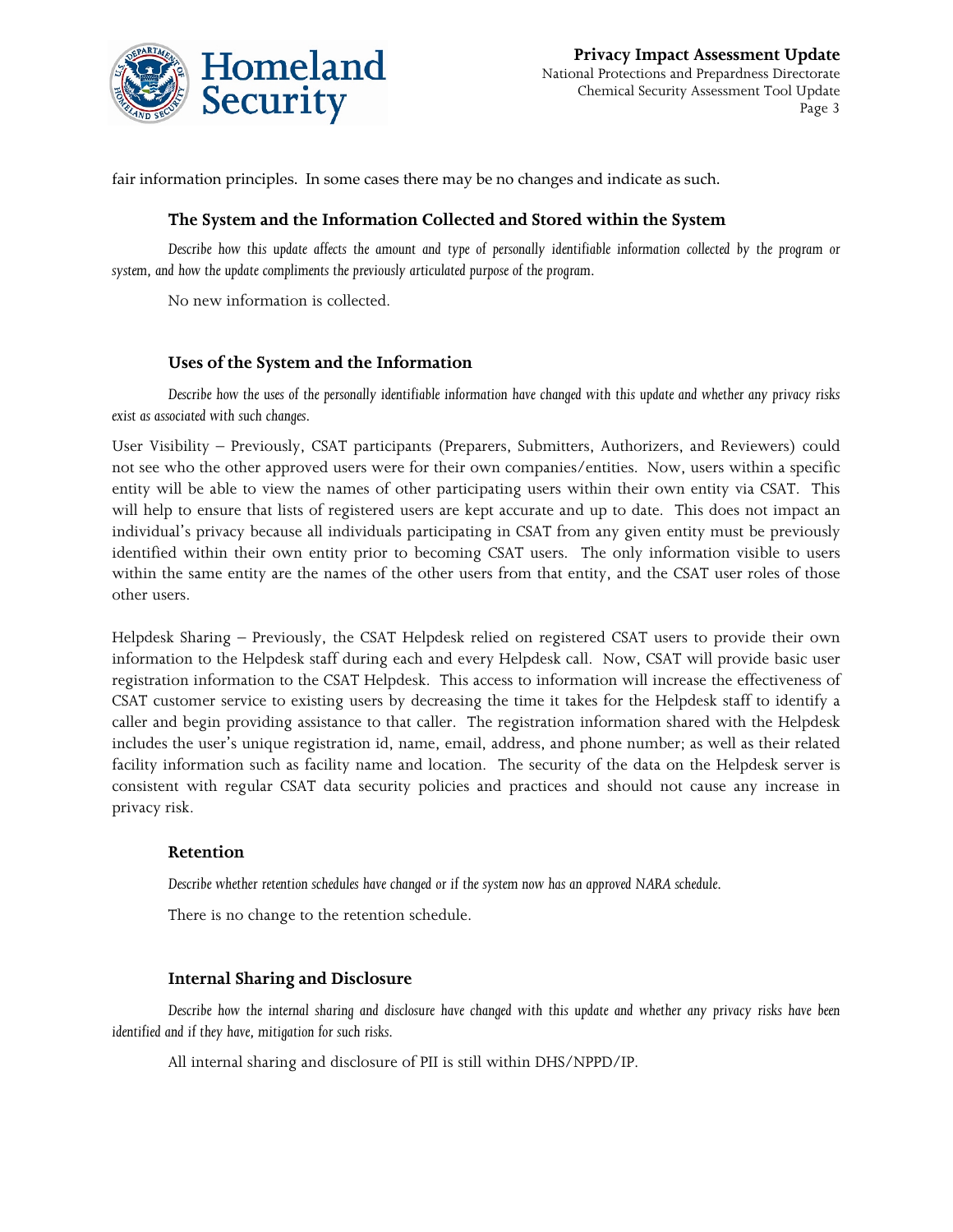

#### **External Sharing and Disclosure**

*Describe how the external sharing and disclosure have changed with this update and whether any privacy risks have been identified and if they have, mitigation for such risks.* 

CSAT continues to share limited PII with each organization submitting information via CSAT to confirm that individual users are the appropriate people to represent the organization, and to provide usernames and passwords for CSAT accounts. With this update CSAT users have the ability electronically to view the roles of other users within their organization. From time to time CSAT also shares limited PII with submitting organizations in the form of letters and emails to facilities apprising those organizations of their CSAT statuses and responsibilities.

#### **Notice**

*Describe whether additional notice is required to describe new collections, uses, sharing, or retention of the data and how that has or will be done.* 

No additional notice is required.

#### **Individual Access, Redress, and Correction**

*Describe how access, redress, and correction have changed with this update and whether any privacy risks have been identified and if they have, mitigation for such risks.* 

There is no change to access, redress and correction with this update.

#### **Technical Access and Security**

*Describe how the technical access and security have changed with this update and whether any privacy risks have been identified and if they have, mitigation for such risks.* 

The upload of PII from CSAT to the Helpdesk has not changed the technical access and security of CSAT as it is leveraging existing security features of LDAP and role-based access along with access to the data via https.